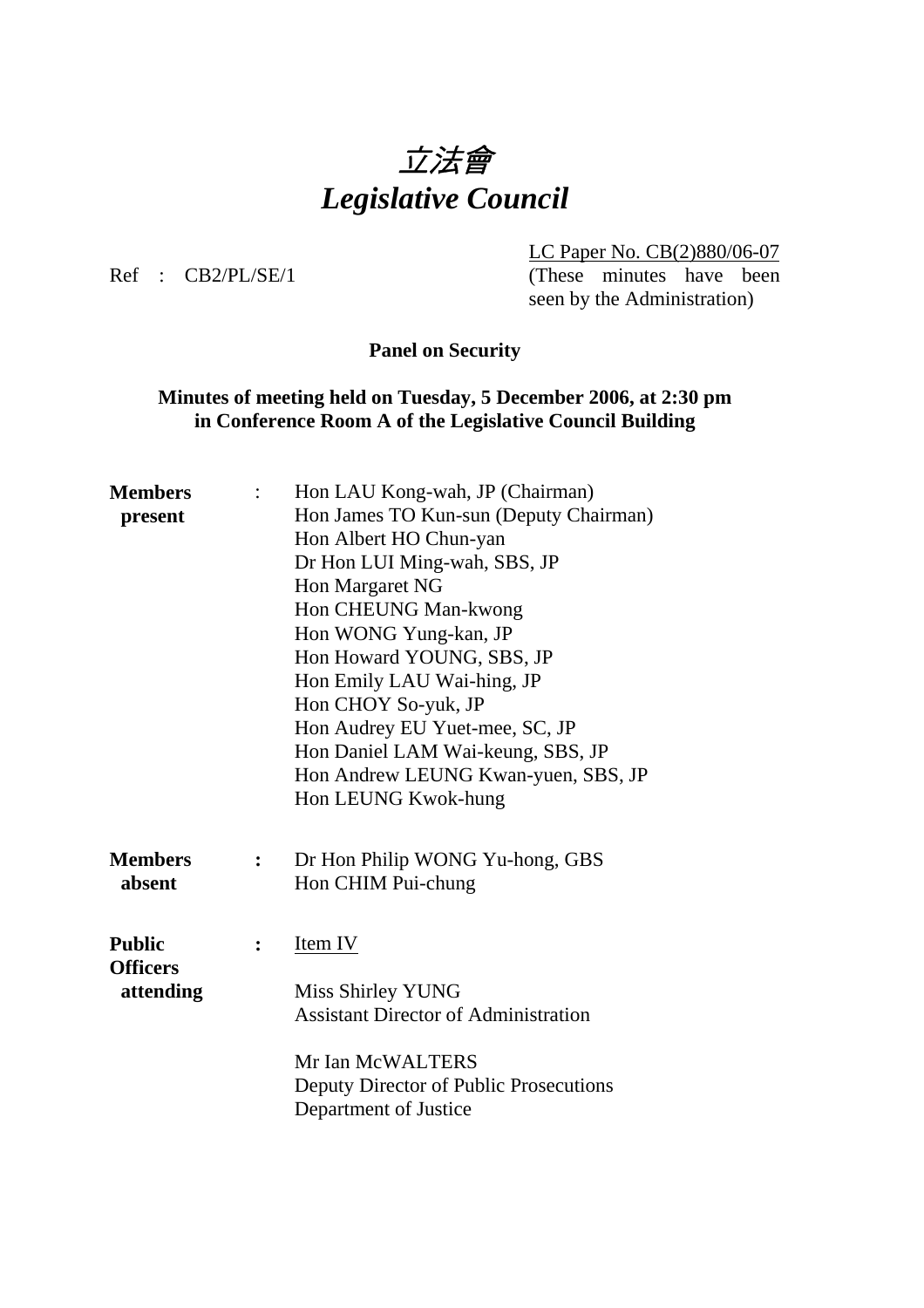Mr John HUNTER Deputy Principal Government Counsel (Treaties & Law) Department of Justice

Ms Manda CHAN Principal Assistant Secretary for Security A

Mr Hubert LAW Assistant Secretary for Security

Item V

Mr LO Ying-ki, Alan Principal Assistant Secretary for Security C

Mr SIN Yat-kin Assistant Commissioner (Operations) Correctional Services Department

Mr AU-YEUNG Ho-lok, Luke Assistant Commissioner (Excise and Operation Support) Customs and Excise Department

Mr MAK Hoi-wan, Walter Acting Staff Officer (Legislation, Orders and Procedures) Customs and Excise Department

Mr CHAN Kwok-ki Assistant Director (Enforcement and Litigation) Immigration Department

Mr Blaine Stewart HOGGARD Assistant Commissioner of Police (Support)

Mr Patrick D G HODSON Acting Chief Superintendent of Police (Support Branch)

Item VI

Mrs Apollonia LIU Principal Assistant Secretary for Security E

Mr MA Wai-luk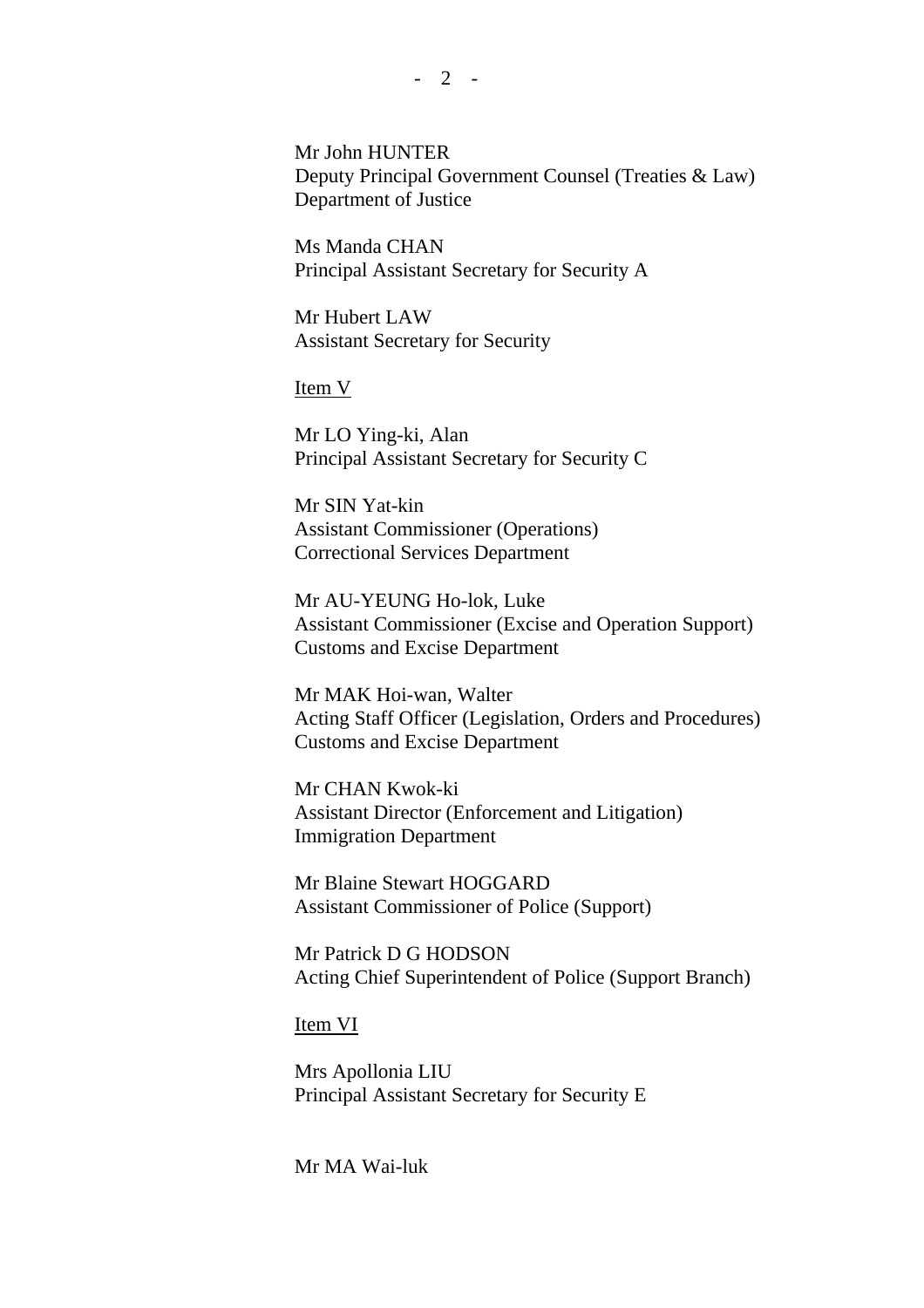|                                    |                | Chief Superintendent (Crime Headquarters) (Crime Wing)<br>Hong Kong Police Force<br>Mr Hubert LAW<br><b>Assistant Secretary for Security</b> |
|------------------------------------|----------------|----------------------------------------------------------------------------------------------------------------------------------------------|
| <b>Attendance by</b><br>invitation |                | $Item V$                                                                                                                                     |
|                                    |                | <b>Society for Community Organization</b>                                                                                                    |
|                                    |                | Ms Annie LIN<br><b>Community Organizer</b>                                                                                                   |
|                                    |                | <b>Hong Kong Human Rights Monitor</b>                                                                                                        |
|                                    |                | Mr LAW Yuk-kai<br>Director                                                                                                                   |
| <b>Clerk</b> in<br>attendance      | $\ddot{\cdot}$ | <b>Mrs Sharon TONG</b><br>Chief Council Secretary (2) 1                                                                                      |
| <b>Staff</b> in<br>attendance      | :              | Mr LEE Yu-sung<br>Senior Assistant Legal Adviser 1                                                                                           |
|                                    |                | Mr Raymond LAM<br>Senior Council Secretary (2) 5                                                                                             |
|                                    |                | Miss Helen DIN<br>Legislative Assistant (2) 1                                                                                                |

#### Action

# **I. Confirmation of minutes of previous meeting**

(LC Paper Nos. CB(2)500/06-07 and CB(2)502/06-07)

The minutes of the special meeting held on 18 October 2006 and the meeting held on 7 November 2006 were confirmed.

### **II. Information papers issued since the last meeting**

(LC Paper Nos. CB(2)448/06-07(01) and CB(2)509/06-07(01))

2. Members noted that the following papers had been issued since the last meeting -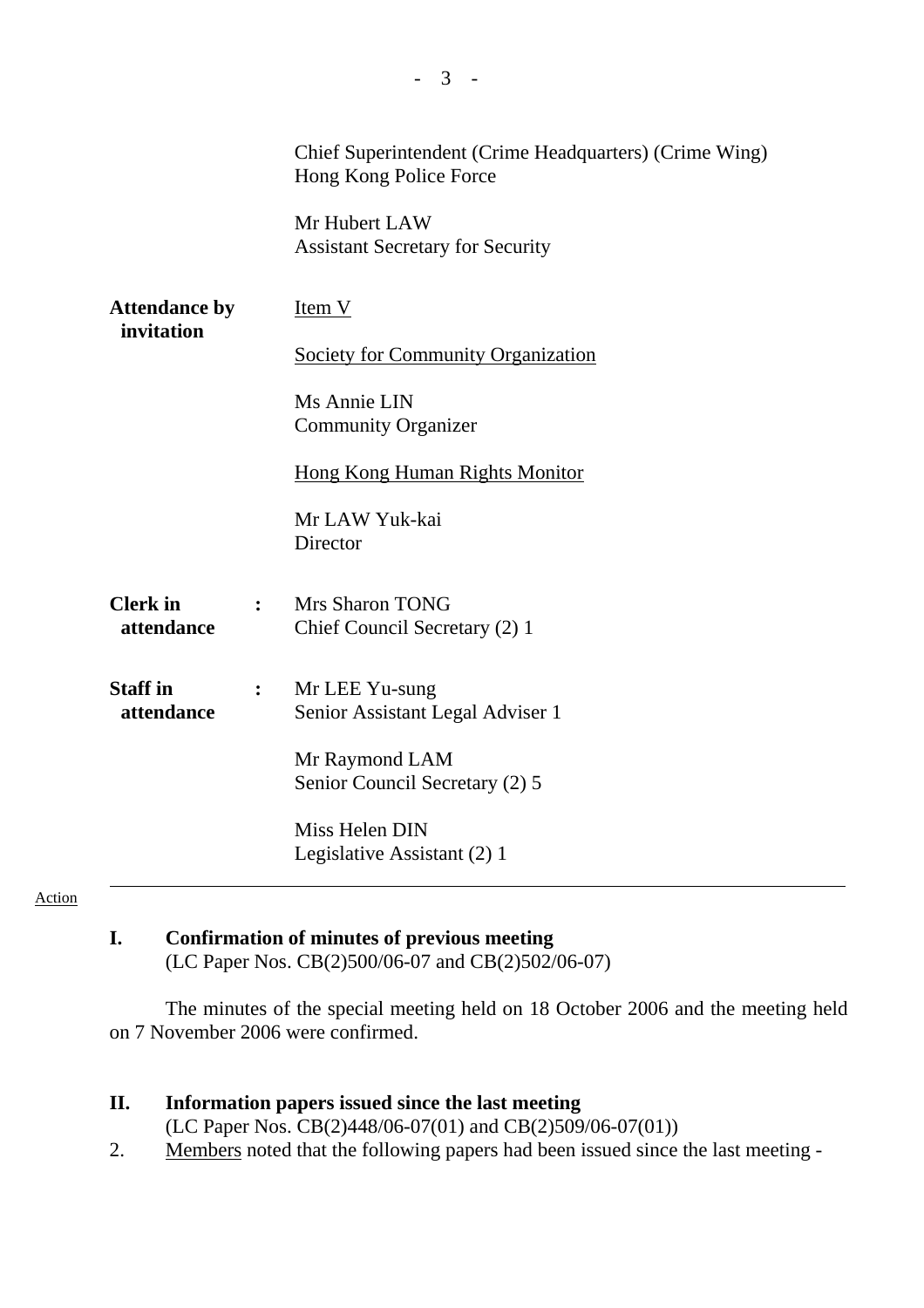- (a) Referral from Duty Roster Members on the mechanism for enforcement of Rule 63(1)(b) and Rule 68B of the Prison Rules (Cap. 234A); and
- (b) Administration's paper on its improvement works to old Police stations.

3. Ms Emily LAU said that the paper provided by the Administration on the improvement works to Police stations was mainly focused on areas in Police stations that were frequently used by the public. She suggested that the Administration should be requested to provide information on the progress of improvement works to working areas in old Police stations and the Police's plan for such improvement works. Members agreed.

## **III. Date of next meeting and items for discussion**

(LC Paper Nos. CB(2)499/06-07(01) and (02))

4. Members agreed that the item "Crime situation in 2006" would be discussed at the next meeting to be held on 25 January 2007 at 10:45 am.

5. Members also agreed that the following items would be discussed at the regular meeting to be held on 6 February 2007 at 2:30 pm -

- (a) Legislative proposals to implement the obligations on extradition and mutual legal assistance under the International Convention for the Suppression of the Financing of Terrorism;
- (b) Proposed implementation of an Integrated Licensing, Fire Safety and Prosecution System in the Fire Services Department; and
- (c) The latest drug abuse situation and anti-drug strategies.

6. Members also agreed that a visit would be made to the Chi Ma Wan Correctional Institution and Chi Sun Correctional Institution in the morning of 19 January 2007.

### **IV. Proposed legislation to implement the United Nations Convention Against Corruption in Hong Kong and related matters**  (LC Paper No. CB(2)2577/05-06(03))

7. Assistant Director of Administration and Principal Assistant Secretary for Security A (PAS(S)A) briefed Members on the legislative proposals to implement the requirements of confiscation, extradition and mutual legal assistance in criminal matters (MLA) under the United Nations Convention Against Corruption (UNCAC) in Hong Kong.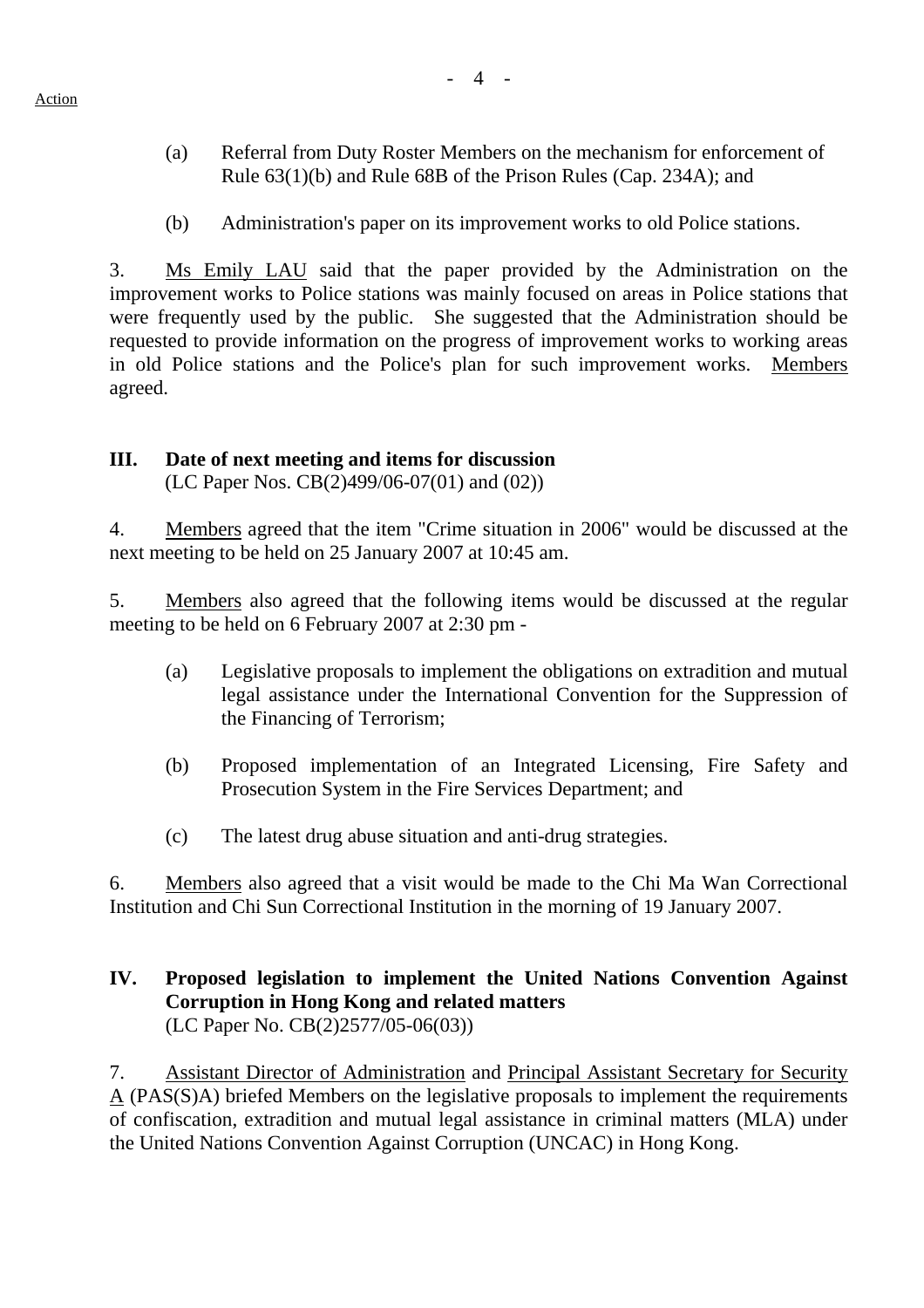Action

Admin

8. Referring to paragraph 6 of the Administration's paper, the Deputy Chairman asked why offences of "accepting" bribes as defined under sections 4(2), 5(2), 6(2) and 9(1) of the Prevention of Bribery Ordinance (Cap. 201) had not been included in Schedule 2 to the Organized and Serious Crimes Ordinance (OSCO) (Cap. 455).

9. Deputy Director of Public Prosecutions responded that the Department of Justice had looked into the issue, but had not been able to identify the reasons.

10. Referring to paragraph 9 of the Administration's paper, the Deputy Chairman asked why the Fugitive Offenders Ordinance (FOO) (Cap. 503) and the Mutual Legal Assistance in Criminal Matters Ordinance (MLAO) (Cap. 525) had not dealt with the requirements in Articles 14, 16 and 18 of the United Nations Convention Against Transnational Organized Crime (UNTOC). Ms Margaret NG asked the Administration to explain the effect of the proposed legislative amendments.

11. PAS(S)A responded that the FOO and MLAO could already enable Hong Kong to surrender fugitive offenders and provide mutual legal assistance (MLA) in respect of offences under UNTOC to jurisdictions with which Hong Kong had concluded bilateral surrender of fugitive offenders (SFO) and MLA agreements. In addition, MLAO permitted MLA to be provided on the basis of reciprocity. After the enactment of the proposed subsidiary legislation, FOO and MLAO would enable Hong Kong to respond to requests made by State Parties to UNCAC and UNTOC. Ms Margaret NG requested the Administration to provide information on jurisdictions with which Hong Kong had entered into bilateral SFO or MLA agreements, and State Parties to UNCAC and UNTOC with which Hong Kong had not entered into such bilateral agreements. The Chairman asked the Administration to provide such information before the relevant subsidiary legislation was introduced into the Legislative Council.

12. The Deputy Chairman said that some countries with which Hong Kong had not entered into such bilateral agreements might be those where the legal systems and values were different from those in Hong Kong. He asked whether Hong Kong would be forced, after the enactment of the proposed subsidiary legislation, to surrender fugitive offenders or provide MLA to such countries even though Hong Kong considered it inappropriate to do so.

13. Deputy Principal Government Counsel (Treaties & Law) (DPGC) responded that Hong Kong had an obligation under UNCAC and UNTOC to surrender fugitive offenders or provide MLA to a State Party to UNCAC and UNTOC, unless there were grounds for refusal under FOO or MLAO. PAS(S)A added that Articles 44(1) and 46(1) of UNCAC provided that SFO and MLA requests should be dealt with in accordance with the domestic legislation of the requested party. The existing safeguards provided under FOO and MLAO would be unaffected by the proposed legislative amendments.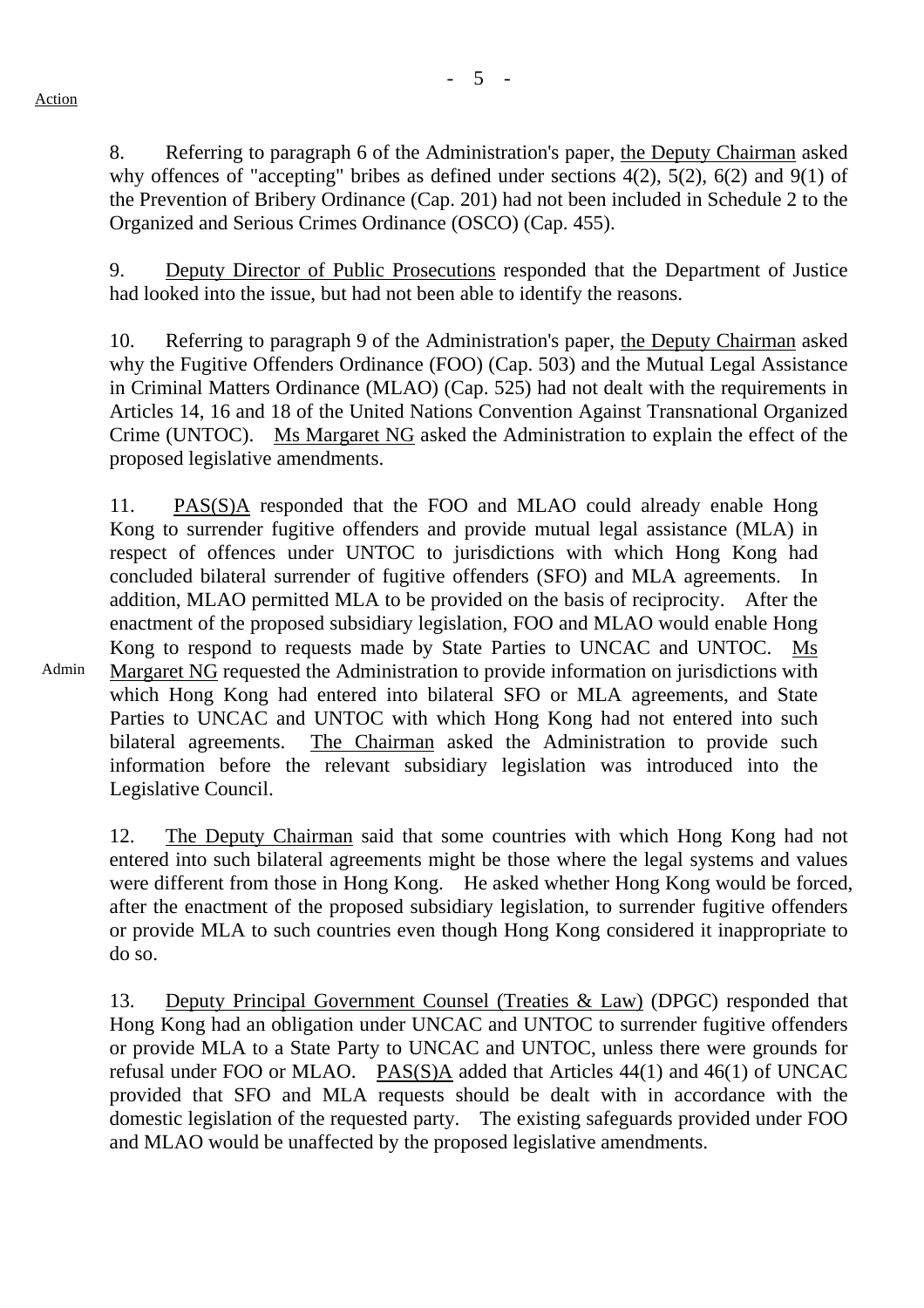14. Mr Albert HO said that, to his knowledge, a fugitive offender would be surrendered only where the double criminality requirement was satisfied. He asked whether this had posed barriers for Hong Kong in requesting surrender of fugitive offenders from other jurisdictions.

15. DPGC responded that under UNCAC, the offence for which extradition was sought had to be punishable under the domestic legislation of both the requesting party and the requested party. As for MLA, the double criminality requirement had already been incorporated in MLAO.

16. Mr Albert HO asked about the number of countries which had entered into MLA agreements and SFO agreements with Hong Kong. PAS(S)A responded that Hong Kong had entered into MLA agreements with 21 countries and SFO agreements with 16 countries.

17. Mr Albert HO asked whether Hong Kong had experienced any problem in the past in respect of SFO relating to corruption offences, given that there were differences between the corruption offences in local legislation and those of many other jurisdictions.

18. PAS(S)A responded that Hong Kong had not experienced any problem in the past in respect of SFO requests involving corruption-related offences with countries with which Hong Kong had entered into SFO agreements.

Admin 19. Mr Albert HO asked about the number of corruption offence-related SFO requests made by Hong Kong in the past and the number of requests acceded to. PAS(S)A undertook to provide a written response.

**V. Fourth and Fifth Reports of the People's Republic of China under the Convention Against Torture and Other Cruel, Inhuman or Degrading Treatment or Punishment - Part Two : Hong Kong Special Administrative Region**  (LC Paper Nos. CB(2)496/06-07(01) and CB(2)487/06-07(01))

20. Principal Assistant Secretary for Security C (PAS(S)C) briefed Members on the paper provided by the Administration.

21. Ms Annie LIN presented the views of the Society for Community Organization (SOCO) as detailed in its submission and highlighted the following points -

- (a) the time taken for determination of refugee status and torture claims was currently lengthy and should be shortened;
- (b) legal aid should be provided to asylum seekers and torture claimants; and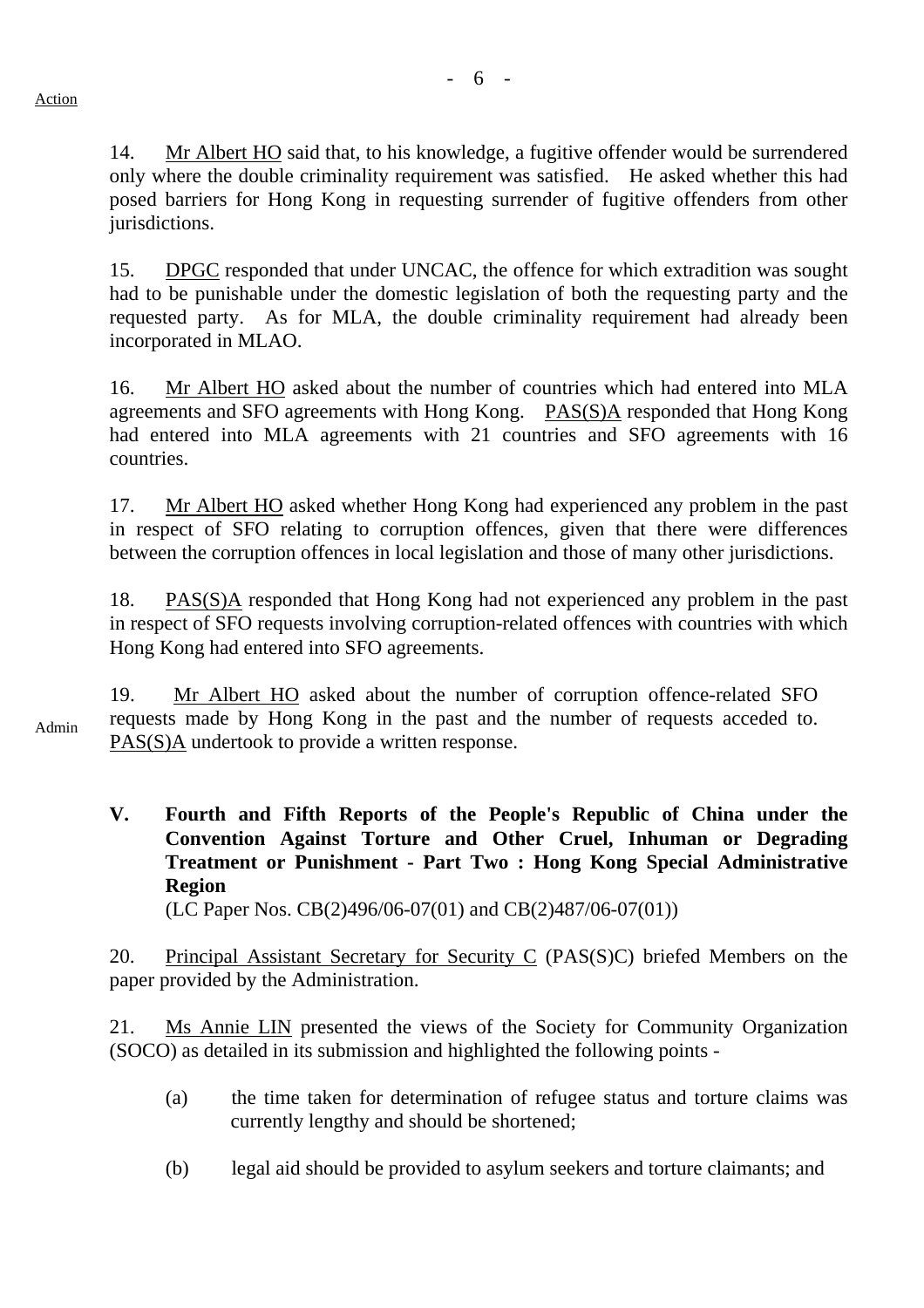(c) asylum seekers should not be treated as overseas visitors who took up illegal employment in Hong Kong.

22. Mr LAW Yuk-kai presented the views of the Hong Kong Human Rights Monitor (HKHRM) as detailed in the submission tabled at the meeting.

(*Post-meeting note* : The revised version of the submission tabled at the meeting was circulated to members vide LC Paper No. CB(2)582/06-07 on 7 December 2006.)

Admin 23. Ms Emily LAU requested the Administration to provide a written response to the issues raised in the submissions from SOCO and HKHRM.

24. Dr Fernando CHEUNG expressed concern that some asylum seekers had been detained for a long time. He asked whether there was a ceiling to the length of such detention. He also asked about the number of asylum seekers and torture claimants under detention.

25. Assistant Director of Immigration (Enforcement and Litigation) (AD of Imm) responded that no person would be detained and prosecuted merely because of lodging a refugee status claim or torture claim. Detention would be made only if the person concerned had breached the laws of Hong Kong, such as overstaying. An asylum seeker would not normally be repatriated until his claim had been determined by the United Nations High Commissioner for Refugees (UNHCR). Where an asylum seeker was granted a refugee status by UNHCR, repatriation of the person concerned would be deferred until arrangements had been made by UNHCR for him to settle in another country.

26. AD of Imm said that asylum seekers and torture claimants in detention might be granted release on recognizance on the merit of individual cases, having regard to -

- (a) whether the person concerned constituted a security risk to the community;
- (b) whether there was any risk of the person absconding and (re)offending; and
- (c) whether removal was not going to be possible within a reasonable time.

27. AD of Imm informed Members that about three-quarters of some 500 outstanding asylum seekers and torture claimants had been granted release on recognizance. He said that information provided by UNHCR suggested that, in comparison with other countries, there was a more widespread abuse of refugee status and torture claims in Hong Kong.

28. Dr Fernando CHEUNG expressed concern that torture claimants could be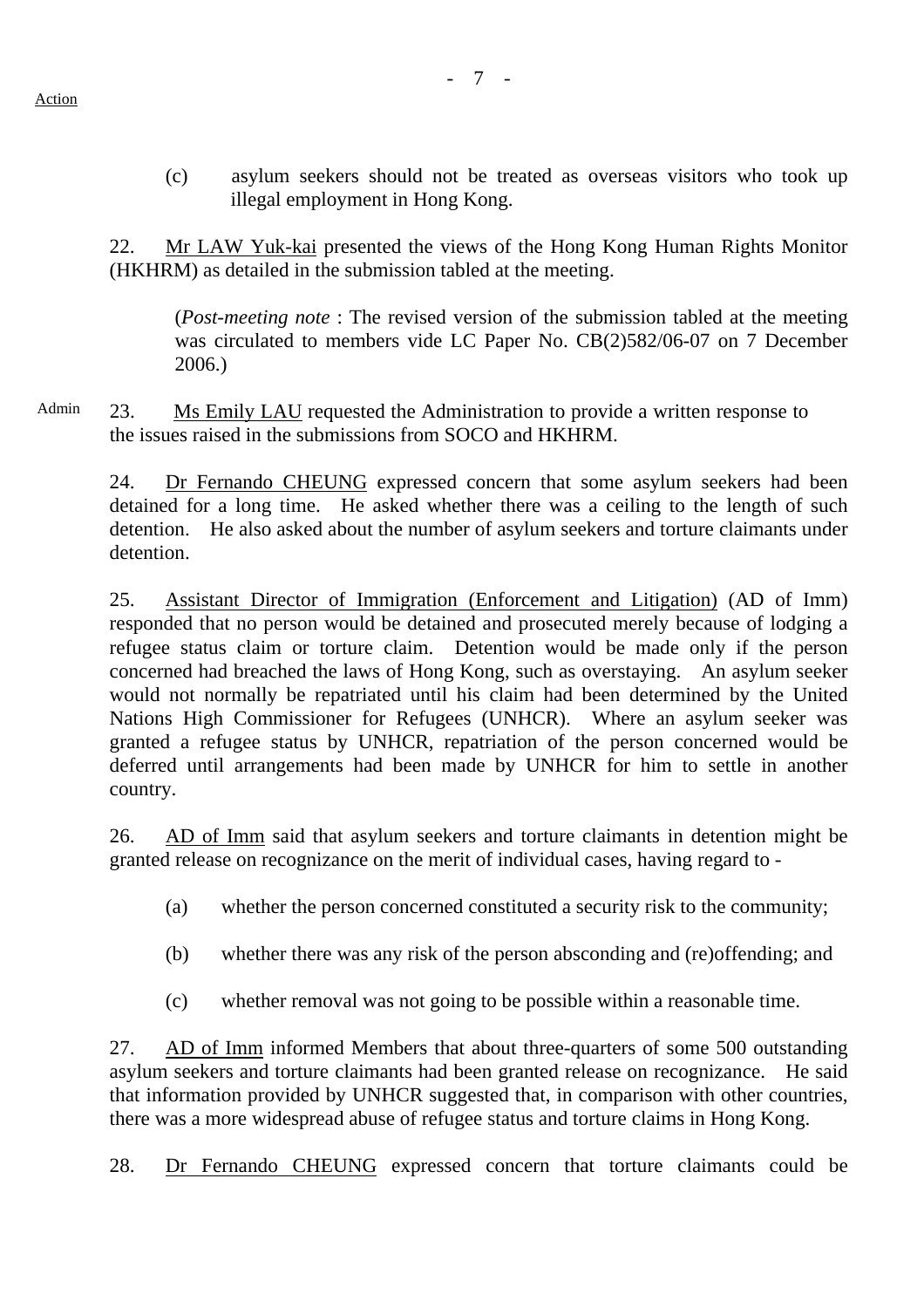indefinitely detained. He requested the Administration to provide information on the offences committed by detained asylum seekers and torture claimants and the length of period, especially the longest period, for which such persons had been detained. He also requested the Administration to provide information on the number of persons granted refugee status and the number of such persons who had settled overseas among the cases referred to in paragraph 13 of the Administration's paper.

Admin 29. AD of Imm agreed to provide the requested information. He said that most torture claimants had been detained for less than three months. So far, there had not been any successful claim among the torture claim cases.

30. AD of Imm stressed that the Administration aimed to provide assistance to those in need while preventing abuse of the existing mechanism. It could be noted that 94% of torture claimants did not made any claim until after having arrived in Hong Kong for an average of 18.4 months. Most of such claimants lodged a refugee status claim only when they were repatriated or arrested for undertaking illegal employment or committing other criminal offences in Hong Kong. Over 70% of the claimants first lodged a refugee status claim with UNHCR and subsequently lodged a torture claim after an average of 10.7 months. He said that the detention of each torture claimant was reviewed from time to time. Release on recognizance was considered having regard to the factors referred to in paragraph 26 above. The Chairman requested the Administration to provide information about the situation of abuse of the existing mechanism by torture claimants.

Admin

31. Mr LEUNG Kwok-hung said that all asylum seekers should first be granted asylum before their breach of local laws were dealt with. PAS(S)C responded that this would open the existing mechanism to abuse.

32. Ms Emily LAU asked whether the "circumstances brought to the attention of the Committee justifying such prosecutions" in paragraph 9 of the Administration's paper referred to the case of *HKSAR v Chuen Lai-sze and three others*.

33. PAS(S)C responded that the United Nations Committee Against Torture (the UN Committee) had not referred to any particular case in its concluding observations and recommendations in 2000. He stressed that the Administration would not tolerate any torture in Hong Kong. There was so far no prosecution under the Crimes (Torture) Ordinance (Cap. 427).

34. Referring to the extract from the judgment delivered in *HKSAR v Chuen Lai-sze and three others*, Mr LAW Yuk-kai said that prosecution should have been made under the Crimes (Torture) Ordinance in respect of the acts referred to in the extract.

Admin 35. Ms Emily LAU requested the Administration to provide a response on whether the Police officers concerned should have been prosecuted under the Crimes (Torture)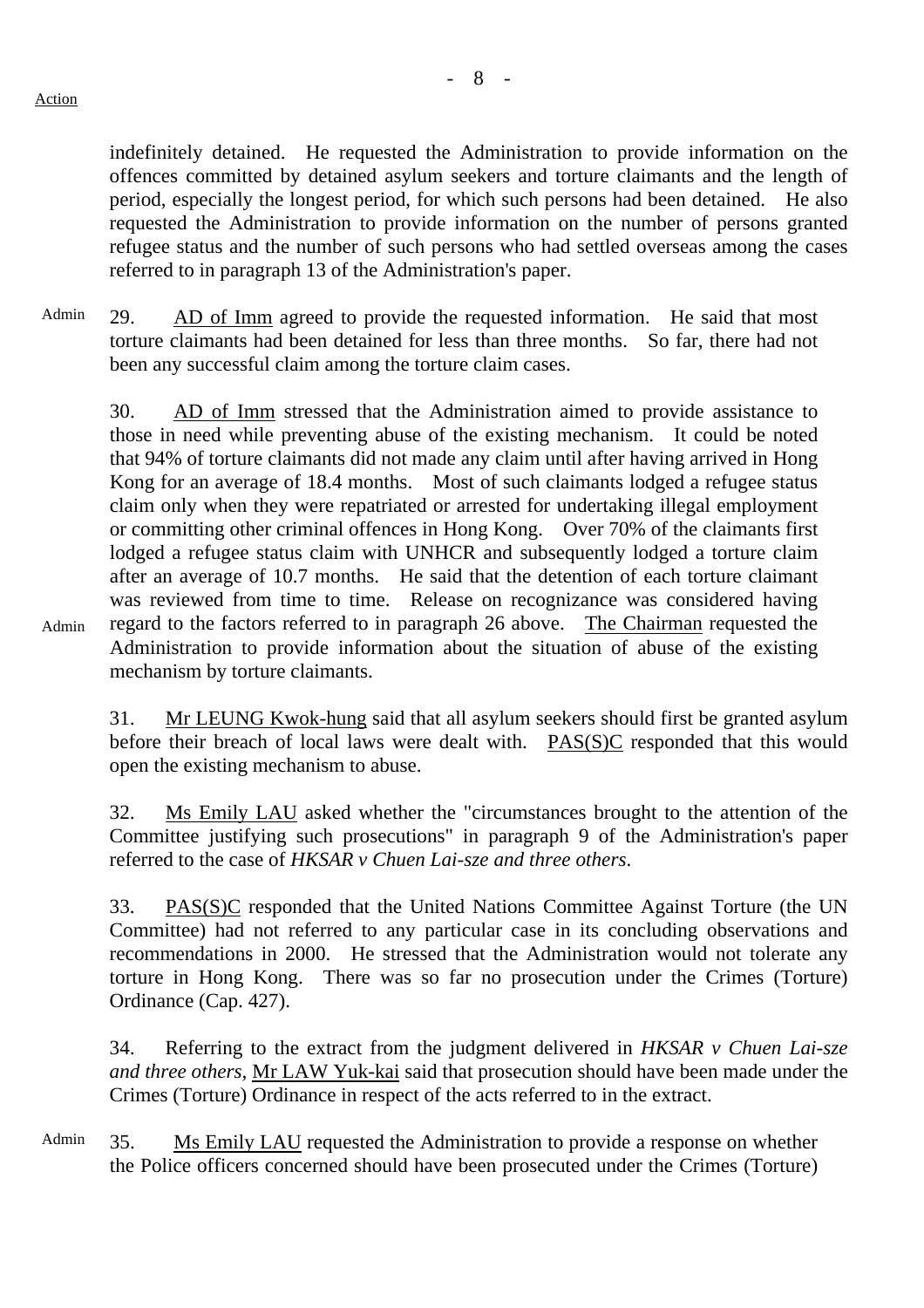Ordinance in *HKSAR v Chuen Lai-sze and three others*. Mr Albert HO requested the Administration to inform the Panel of any follow-up actions taken by the Police in view of the case.

36. The Deputy Chairman said that the case reflected that the Complaints Against Police Office should be made independent. His view was shared by Mr LEUNG Kwok-hung. PAS(S)C responded that the Administration had consulted the Panel on its proposal to turn the Independent Police Complaints Council into a statutory body.

SALA1 37. Ms Emily LAU requested the Legal Service Division to provide legal opinion on the issues raised by HKHRM in connection with the case of *HKSAR v Chuen Lai-sze and three others*.

38. Referring to paragraph 13 of the Administration's paper, Ms Emily LAU said that a proper regime should be established for handling torture claims. Appeals relating to torture claims should not be determined by the Secretary for Security, but by an independent committee or the court. Her view was shared by Mr LEUNG Kwok-hung.

39. AD of Imm responded that a torture claimant aggrieved of the determination of the Director of Immigration could lodge an appeal to the Chief Executive, who had delegated the authority for considering such an appeal to the Secretary for Security. A torture claimant aggrieved of the determination in an appeal could seek judicial review. He said that about 10 appeals had so far been lodged by torture claimants and no judicial review had been sought among the cases where determination had been given by the Secretary for Security.

40. Ms Emily LAU said that assistance should be provided to torture claimants released on recognizance. Dr Fernando CHEUNG said that the assistance provided to torture claimants released on recognizance was inadequate. In this connection, he had received complaints from at least two torture claimants released on recognizance that they had not received any assistance more than four months after seeking assistance from the Social Welfare Department.

41. AD of Imm responded that basic in-kind assistance was provided by non-government organisations to torture claimants in need. He suggested Dr Fernando CHEUNG provide the Administration with further information about the cases for follow-up.

42. The Deputy Chairman said that the Administration should reconsider whether there was a need to provide the defence of "lawful authority, justification or excuse" to a person charged with torture under the Crimes (Torture) Ordinance, given that the defence was too broad.

43. PAS(S)C responded that the reasonable use of force to restrain a violent suspect or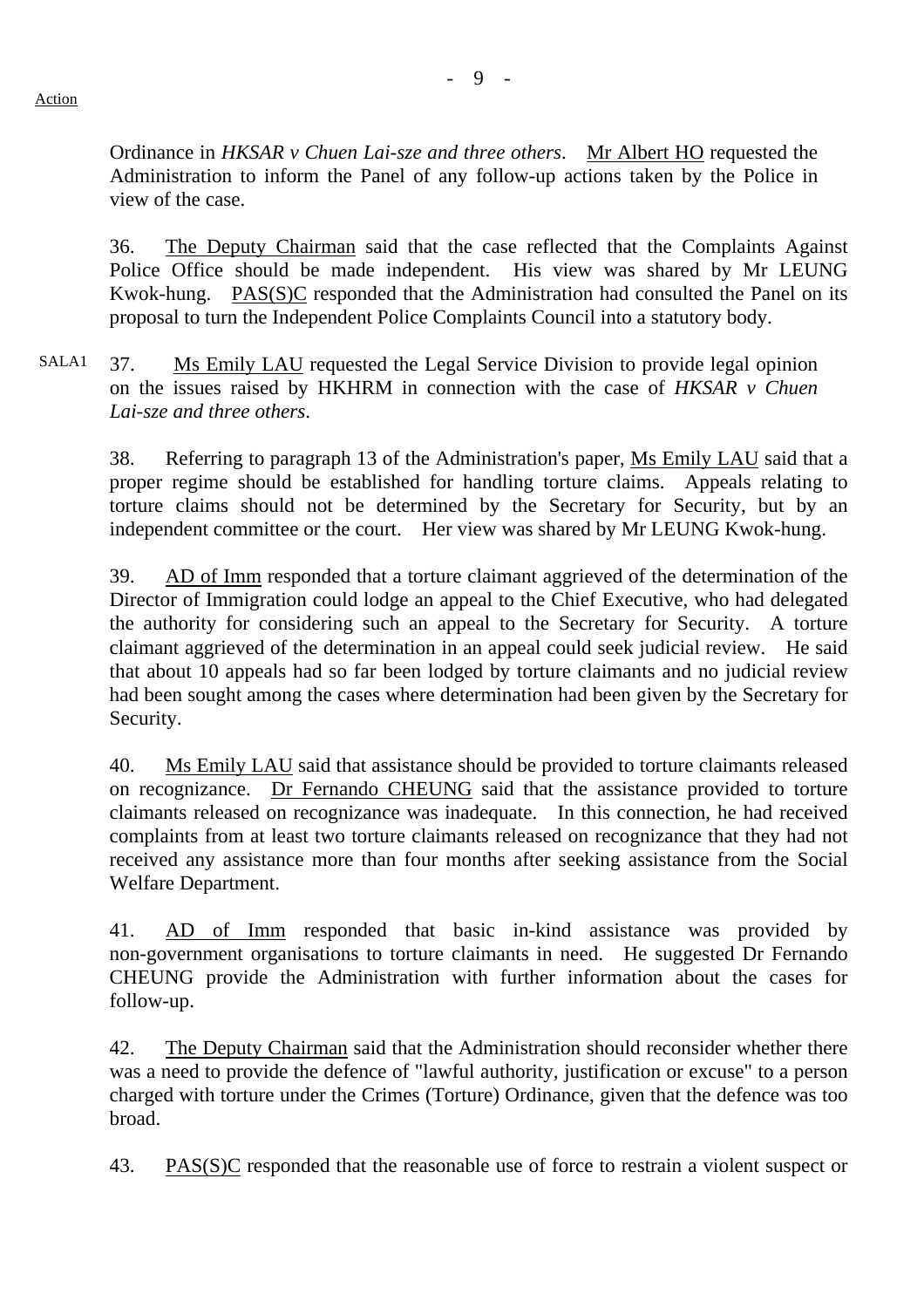prisoner was only one of the examples indicating the need for the defence. The definition of "torture" as defined in the Crimes (Torture) Ordinance was consistent with the requirements under the Convention Against Torture and Other Cruel, Inhuman or Degrading Treatment or Punishment (CAT). He stressed that any "lawful authority, justification or excuse" had to be consistent with the laws of Hong Kong. He said that the second report of the HKSAR under CAT had been submitted to the UN Committee and the Administration would examine any recommendations and conclusions of the UN Committee, when available, on the second report of the HKSAR under CAT.

44. The Deputy Chairman said that legal advice on prosecution in respect of torture should be made by an independent lawyer instead of the Department of Justice. PAS(S)C undertook to convey the suggestion to the Department of Justice, which was responsible for prosecution matters.

Admin

Admin

45. Mr Albert HO asked whether every person had the absolute right of not being subject to acts of torture and other cruel, inhuman or degrading treatment or punishment.

46. PAS(S)C responded that Article 2 of CAT provided that each State Party to CAT should adopt effective measures to prevent acts of torture. Even a state of war or a threat of war, political instability or any other public emergency could not be invoked as a justification of torture. However, paragraph 1 of Article 1 of CAT provided that "It does not include pain or suffering arising from, inherent in or incidental to lawful sanctions."

47. Mr Albert HO said that a person's right of not being subject to acts of torture and other cruel, inhuman or degrading treatment or punishment should be an absolute one. No exception to CAT should be created by legislative means. Lawful sanctions should be subject to CAT. His view was shared by Mr LEUNG Kwok-hung. Mr HO requested the Administration to provide a written response from a legal point of view on the issue. He also requested the Administration to provide statistics on deaths in official custody. He queried why such statistics, which were included in the previous report of the HKSAR under CAT, were not included in the last report.

48. Mr LAW Yuk-kai said that, according to a judgment delivered by the European Court of Human Rights, every person had an absolute right of not being subject to acts of torture and other cruel, inhuman or degrading treatment or punishment.

49. Dr Fernando CHEUNG asked whether the staff of the Immigration Department (ImmD) who dealt with torture claims had received relevant training.

50. AD of Imm responded that experienced staff of ImmD were deployed for dealing with torture claims. Specialist from UNHCR had been invited to deliver lectures on torture claims. Some officers of ImmD had undergone overseas training in handling torture claims. Dr Fernando CHEUNG requested the Administration to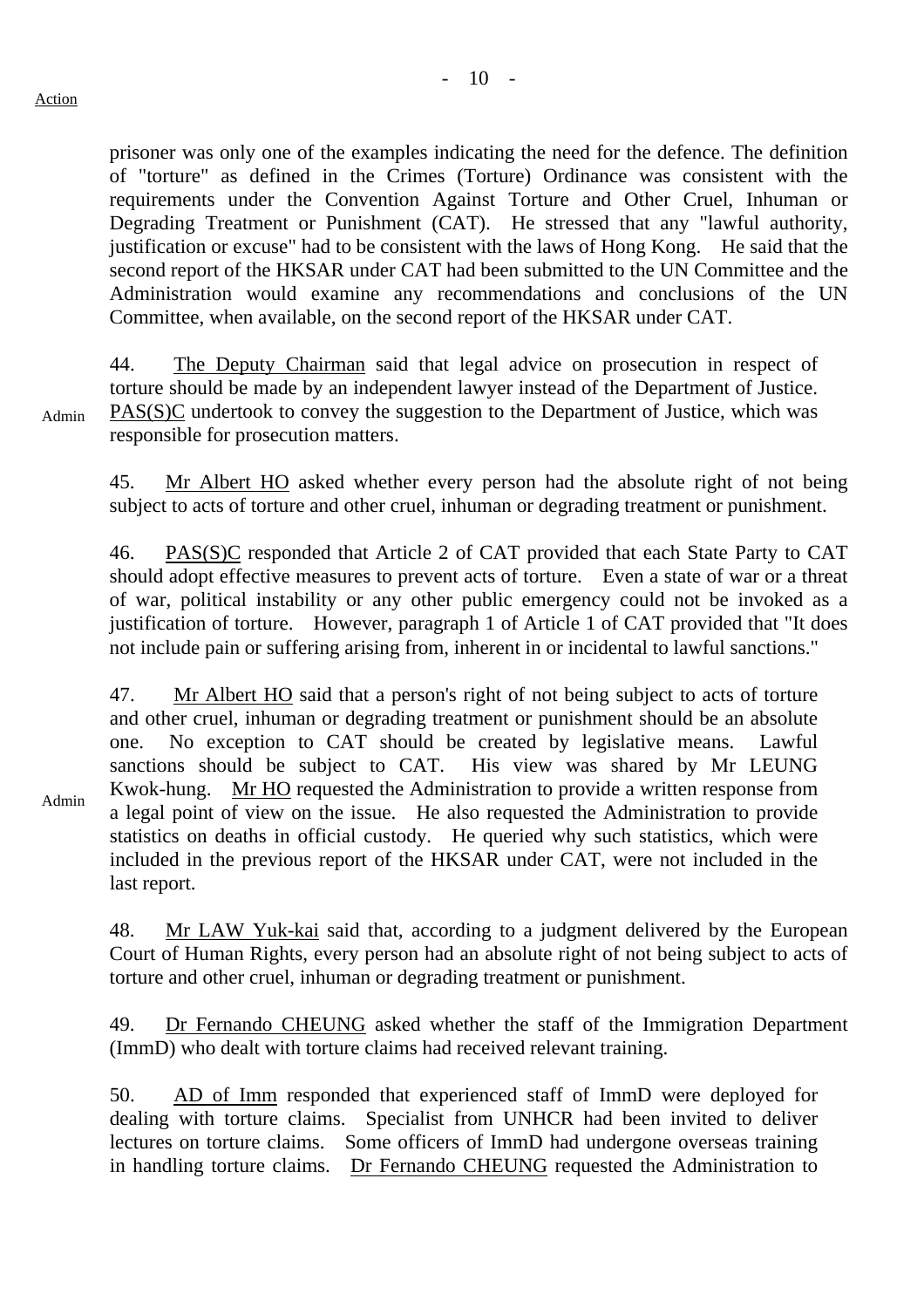Admin provide information about the percentage of ImmD staff who had undergone training in handling torture claims.

51. Dr Fernando CHEUNG asked why torture claimants were interviewed by the staff of ImmD without any legal representative or lawyer.

52. AD of Imm responded that the interviews were conducted for the purpose of gathering facts about the torture claimants and did not involve any legal procedures. Legal aid would be provided when the torture claimants appeared before the court.

53. Ms Emily LAU suggested that the subject should be further discussed by the Panel in the future.

#### **VI. Measures adopted by the Police in combating street deception** (LC Paper No. CB(2)499/06-07(04))

54. Referring to the Annex to the Administration's paper, Mr CHEUNG Man-kwong asked about the detection rate of the respective types of cases and the sentence imposed in convicted cases. He also asked about the number of cases where Mainlanders were found involved in the commission of the crime.

55. Chief Superintendent (Crime Headquarters) (Crime Wing) (CSP) responded that the arrested persons were prosecuted for fraud and the sentence imposed was about two to four years' imprisonment, although the maximum sentence for the offence was 14 years' imprisonment. The Police noted that a majority of the persons who committed such crimes were Mainland visitors. He said that information about Mainland visitors convicted of crime in Hong Kong and intelligence about Mainland persons involved in criminal activities were provided to the Mainland public security authorities.

56. Mr LEUNG Kwok-hung asked whether there were established channels for regular exchange of intelligence with the Mainland to combat street deception.

57. CSP responded that issues concerning criminal activities which were of mutual concern were raised at meetings of the Guangdong Hong Kong Macau Tripartite Criminal Investigation Department Heads Conference held at six-month intervals. Intelligence was exchanged at the forum, and where necessary, additional meetings were held on criminal activities of mutual concern.

58. Mr LEUNG Kwok-hung asked about the number of meetings held with the Mainland and Macau criminal investigation authorities to discuss street deception. CSP responded that statistics were not kept on the number of such meetings.

59. Mr CHEUNG Man-kwong asked whether the sentencing provisions under OSCO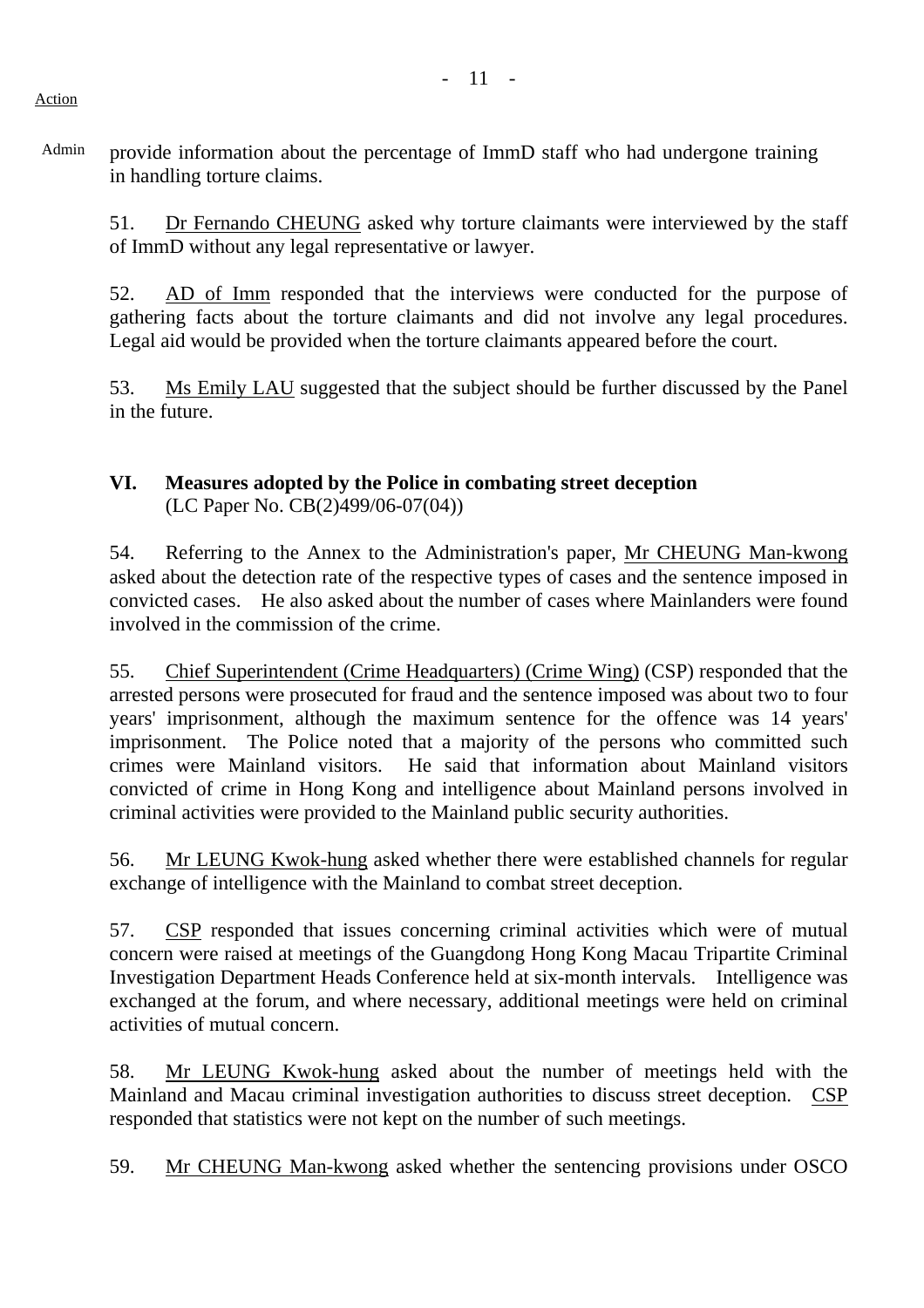had been invoked for prosecuting "spiritual blessing" cases so that a heavier sentence would be imposed on the convicted persons. Given the prevalence of such cases, he considered that sentencing provisions under OSCO should particularly be invoked for such cases.

60. CSP responded that, depending on the seriousness and prevalence of the crime involved, application was made under OSCO as far as possible in street deception cases to impose a heavier sentence. He said that the Police attached great importance to "spiritual blessing" cases and had put much effort in combating such crime in the past few years. Besides intelligence-led operations, much publicity had been launched through the media and at places frequently visited by the elderly, such as parks, elderly homes and elderly day care centres, to enhance the awareness and alertness of the elderly. Banks had been encouraged to contact the Police, if they came across elderly customers withdrawing unusually large sums of money.

61. Miss CHOY So-yuk said that the Police should step up patrol to combat street deception. She pointed out that there were many recent cases of deception in the Mainland where the victims were intoxicated. She asked whether information on such crime could be obtained from the Mainland public security authorities so that the public could be alerted to such crime.

62. CSP responded that combating street deception was one of the operational targets of the Commissioner of Police in 2006. He said that intelligence on syndicates involved in such crime and their pattern of crime was regularly exchanged with the Mainland public security authorities.

63. The Chairman expressed concern that there was a recent street deception case in Shatin where a woman had been deceived \$1 million. He asked whether the bank had asked the woman about the purpose of cash withdrawal in the case concerned and whether the bank had notified the Police about the withdrawal.

64. CSP responded that while he had no information on hand about the specific case, he noted that some culprits had instructed the victim how enquiries from the bank should be answered.

65. The Chairman asked about the criteria adopted by banks in determining whether the Police should be notified of the withdrawal of a large sum of money from a bank account.

66. CSP responded that while the Police had relevant arrangements in place with the banks, he was not in a position to disclose further details for operational reasons.

67. The meeting ended at 4:55 pm.